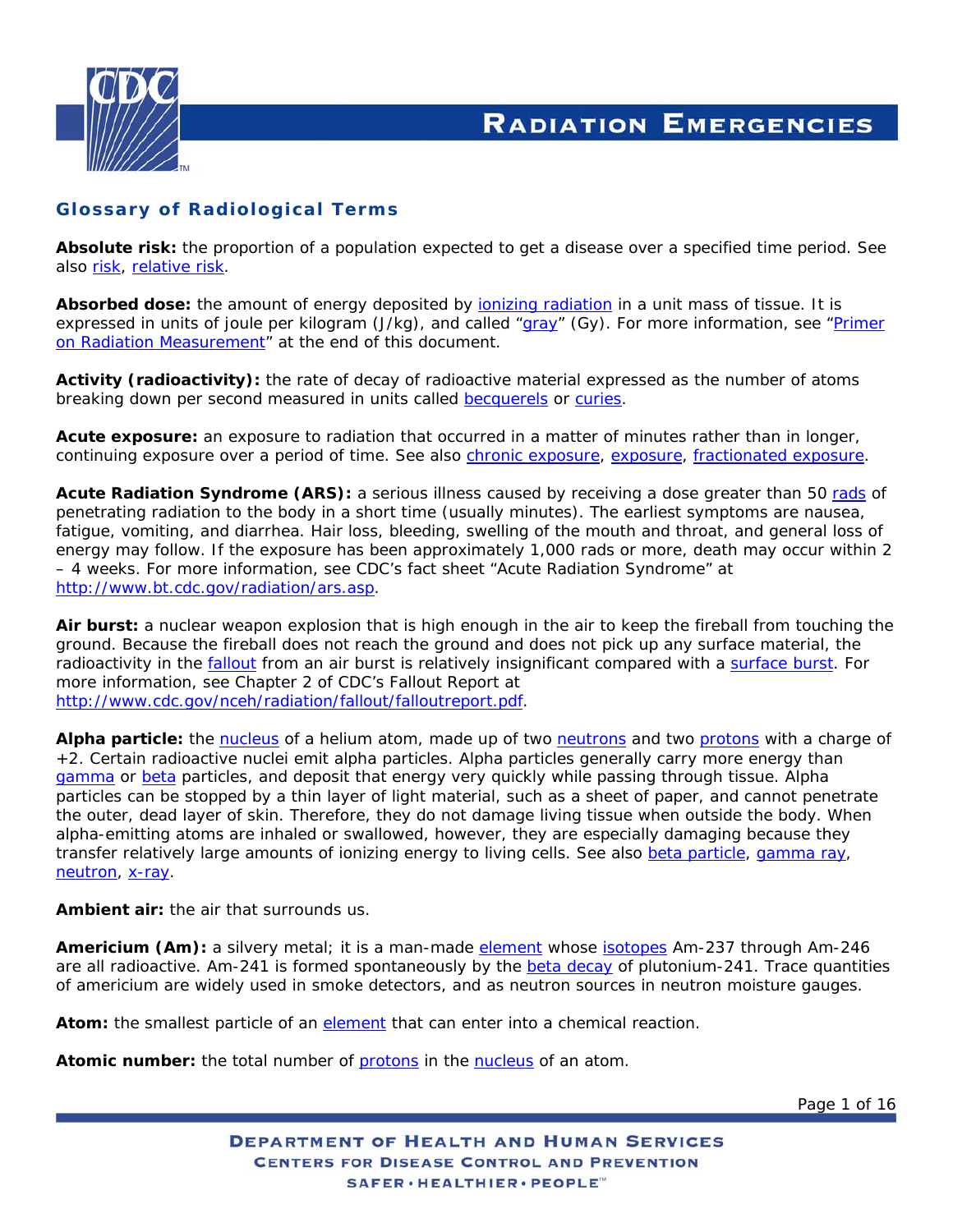<span id="page-1-0"></span>(continued from previous page)

**Atomic mass unit (amu):** 1 amu is equal to one twelfth of the mass of a carbon-12 atom.

**Atomic mass number:** the total number of [protons](#page-8-0) and [neutrons](#page-7-0) in the [nucleus](#page-7-0) of an atom.

**Atomic weight:** the mass of an atom, expressed in [atomic mass units](#page-1-0). For example, the atomic number of helium-4 is 2, the atomic mass is 4, and the atomic weight is 4.00026.

**Background radiation:** [ionizing radiation](#page-6-0) from natural sources, such as [terrestrial radiation](#page-11-0) due to [radionuclides](#page-10-0) in the soil or [cosmic radiation](#page-2-0) originating in outer space.

**Becquerel (Bq):** the amount of a [radioactive material](#page-9-0) that will undergo one decay (disintegration) per second. *For more information, see* ["Primer on Radiation Measurement"](#page-13-0) *at the end of this document*.

**Beta particles:** [electrons](#page-4-0) ejected from the [nucleus](#page-7-0) of a decaying [atom](#page-0-0). Although they can be stopped by a thin sheet of aluminum, beta particles can penetrate the dead skin layer, potentially causing burns. They can pose a serious direct or external radiation threat and can be lethal depending on the amount received. They also pose a serious internal radiation threat if beta-emitting atoms are [ingested](#page-5-0) or [inhaled.](#page-5-0) *See also* [alpha particle,](#page-0-0) [gamma ray,](#page-5-0) [neutron,](#page-7-0) [x-ray.](#page-12-0)

**Bioassay:** an assessment of [radioactive materials](#page-9-0) that may be present inside a person's body through analysis of the person's blood, urine, feces, or sweat.

**Biological Effects of Ionizing Radiation (BEIR) Reports:** reports of the National Research Council's committee on the Biological Effects of Ionizing Radiation. *For more information, see* [http://www.nap.edu/books/0309039959/html/.](http://www.nap.edu/books/0309039959/html/)

**Biological half-life:** the time required for one half of the amount of a substance, such as a [radionuclide,](#page-10-0) to be expelled from the body by natural metabolic processes, not counting radioactive decay, once it has been taken in through [inhalation](#page-5-0), [ingestion](#page-5-0), or absorption. *See also* [radioactive half-life,](#page-9-0) [effective half-life](#page-4-0).

**Carcinogen:** a cancer-causing substance.

**Chain reaction:** a process that initiates its own repetition. In a fission chain reaction, a fissile nucleus absorbs a neutron and fissions (splits) spontaneously, releasing additional neutrons. These, in turn, can be absorbed by other fissile nuclei, releasing still more neutrons. A fission chain reaction is self-sustaining when the number of neutrons released in a given time equals or exceeds the number of neutrons lost by absorption in non-fissile material or by escape from the system.

**Chronic exposure:** exposure to a substance over a long period of time, possibly resulting in adverse health effects. *See also* [acute exposure](#page-0-0), [fractionated exposure.](#page-5-0)

**Cobalt (Co):** gray, hard, magnetic, and somewhat malleable metal. Cobalt is relatively rare and generally obtained as a byproduct of other metals, such as copper. Its most common [radioisotope](#page-9-0), cobalt-60 (Co-60), is used in [radiography](#page-9-0) and medical applications. Cobalt-60 emits [beta particles](#page-1-0) and [gamma rays](#page-5-0) during [radioactive decay.](#page-3-0)

**Collective dose:** the estimated dose for an area or region multiplied by the estimated population in that area or region. *For more information, see* "[Primer on Radiation Measurement"](#page-13-0) *at the end of this document*.

August 2004 **Page 2 of 16** Page 2 of 16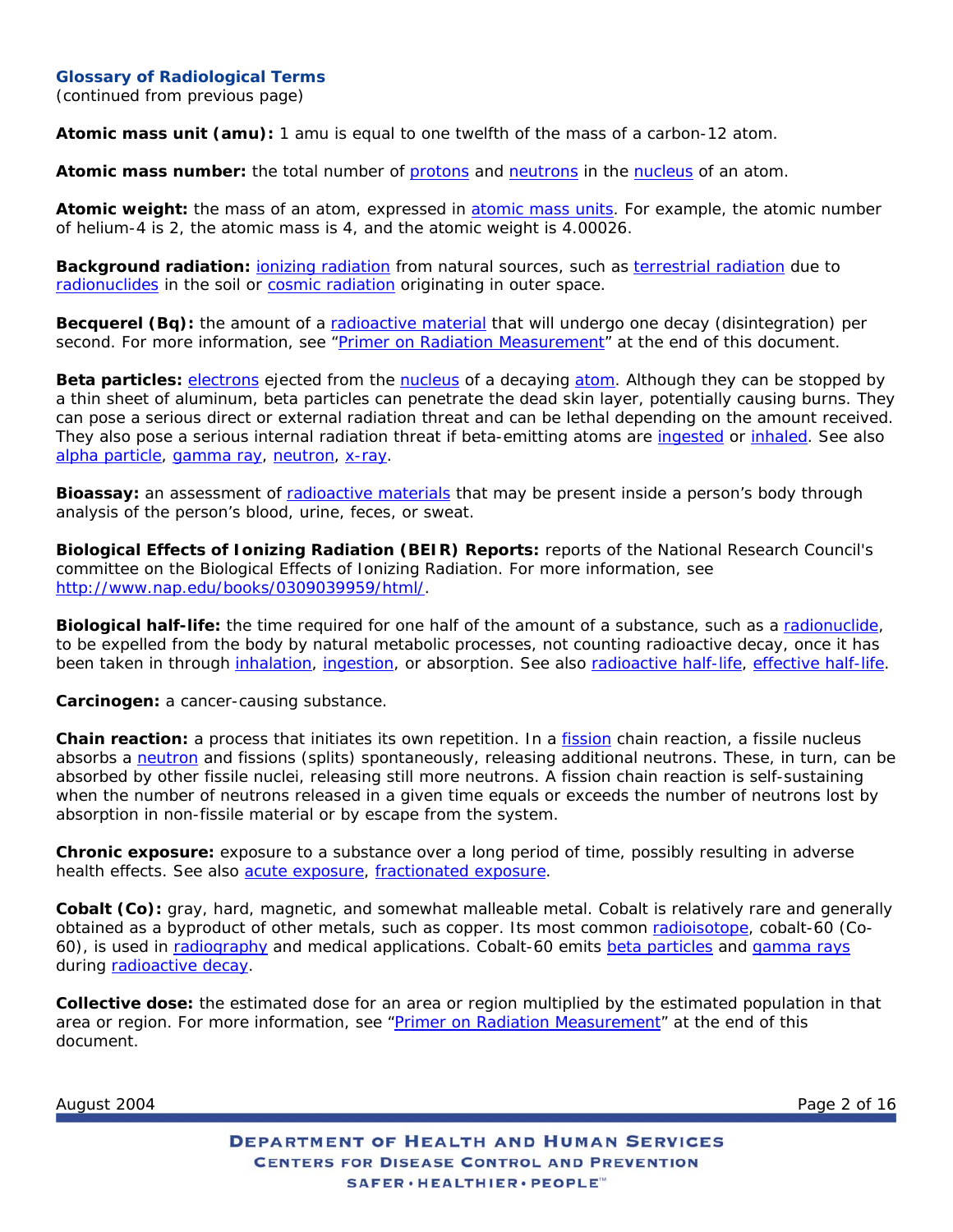<span id="page-2-0"></span>(continued from previous page)

**Committed dose:** a dose that accounts for continuing exposures expected to be received over a long period of time (such as 30, 50, or 70 years) from [radioactive materials](#page-9-0) that were deposited inside the body. *For more information, see* "[Primer on Radiation Measurement"](#page-13-0) *at the end of this document*.

**Concentration:** the ratio of the amount of a specific substance in a given volume or mass of solution to the mass or volume of solvent.

**Conference of Radiation Control Program Directors (CRCPD):** an organization whose members represent state radiation protection programs. *For more information, see the CRCPD website:* [http://www.crcpd.org.](http://www.crcpd.org/)

Contamination (radioactive): the deposition of unwanted [radioactive material](#page-9-0) on the surfaces of structures, areas, objects, or people where it may be [external](#page-4-0) or [internal](#page-6-0). *See also* [decontamination.](#page-3-0)

**Cosmic radiation:** radiation produced in outer space when heavy particles from other galaxies (nuclei of all known natural [elements](#page-4-0)) bombard the earth. *See also* [background radiation](#page-1-0), [terrestrial radiation.](#page-11-0)

**Criticality:** a [fission](#page-4-0) process where the neutron production rate equals the neutron loss rate to absorption or leakage. A nuclear reactor is "critical" when it is operating.

**Critical mass:** the minimum amount of [fissile material](#page-4-0) that can achieve a self-sustaining nuclear [chain](#page-1-0)  [reaction](#page-1-0).

**Cumulative dose:** the total dose resulting from repeated or continuous exposures of the same portion of the body, or of the whole body, to [ionizing radiation](#page-6-0). *For more information, see* "[Primer on Radiation](#page-13-0) [Measurement](#page-13-0)" *at the end of this document*.

**Curie (Ci):** the traditional measure of [radioactivity](#page-9-0) based on the observed decay rate of 1 gram of radium. One curie of [radioactive material](#page-9-0) will have 37 billion disintegrations in 1 second. *For more information, see* ["Primer on Radiation Measurement](#page-13-0)" *at the end of this document*.

**Cutaneous Radiation Syndrome (CRS):** the complex syndrome resulting from radiation exposure of more than 200 [rads](#page-8-0) to the skin. The immediate effects can be reddening and swelling of the exposed area (like a severe burn), blisters, ulcers on the skin, hair loss, and severe pain. Very large doses can result in permanent hair loss, scarring, altered skin color, deterioration of the affected body part, and death of the affected tissue (requiring surgery). *For more information, see CDC's fact sheet* "Acute Radiation Syndrome," *at* <http://www.bt.cdc.gov/radiation/ars.asp>.

**Decay chain (decay series):** the series of decays that certain [radioisotopes](#page-9-0) go through before reaching a stable form. For example, the decay chain that begins with uranium-238 (U-238) ends in lead-206 (Pb-206), after forming isotopes, such as uranium-234 (U-234), thorium-230 (Th-230), radium-226 (Ra-226), and radon-222 (Rn-222).

**Decay constant:** the fraction of a number of atoms of a [radioactive nuclide](#page-10-0) that disintegrates in a unit of time. The decay constant is inversely proportional to the [radioactive half-life](#page-9-0).

**Decay products (or daughter products):** the [isotopes](#page-6-0) or [elements](#page-4-0) formed and the particles and highenergy electromagnetic radiation emitted by the nuclei of [radionuclides](#page-10-0) during [radioactive decay](#page-3-0). Also known as "decay chain products" or "progeny" (the isotopes and elements). A decay product may be either radioactive or stable.

August 2004 **Page 3 of 16** Page 3 of 16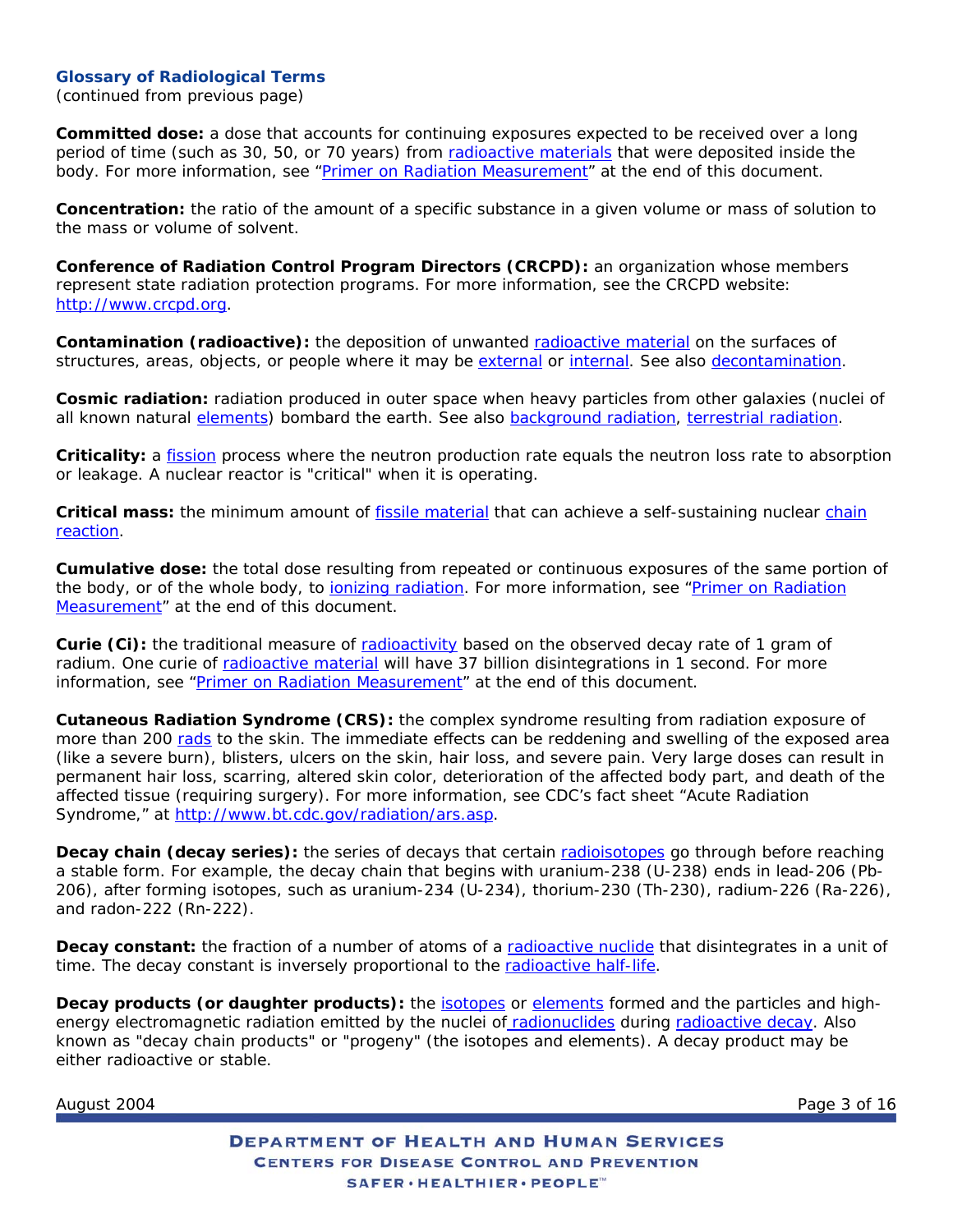<span id="page-3-0"></span>(continued from previous page)

**Decay, radioactive:** disintegration of the [nucleus](#page-7-0) of an unstable [atom](#page-0-0) by the release of [radiation.](#page-9-0)

**Decontamination:** the reduction or removal of radioactive [contamination](#page-2-0) from a structure, object, or person.

**Depleted uranium:** uranium containing less than 0.7% uranium-235, the amount found in natural uranium. *See also* [enriched uranium.](#page-4-0)

**Deposition density:** the activity of a [radionuclide](#page-10-0) per unit area of ground. Reported as [becquerels](#page-1-0) per square meter or [curies](#page-2-0) per square meter.

**Deterministic effects:** effects that can be related directly to the [radiation dose](#page-3-0) received. The severity increases as the dose increases. A deterministic effect typically has a threshold below which the effect will not occur. *See also* [stochastic effect](#page-11-0), [non-stochastic effect](#page-7-0).

**Deuterium:** a non-radioactive *isotope* of the hydrogen atom that contains a [neutron](#page-7-0) in its [nucleus](#page-7-0) in addition to the one [proton](#page-8-0) normally seen in hydrogen. A deuterium atom is twice as heavy as normal hydrogen. *See also* [tritium.](#page-11-0)

**Dirty bomb:** a device designed to spread [radioactive material](#page-9-0) by conventional explosives when the bomb explodes. A dirty bomb kills or injures people through the initial blast of the conventional explosive and spreads radioactive **contamination** over possibly a large area—hence the term "dirty." Such bombs could be miniature devices or large truck bombs. A dirty bomb is much simpler to make than a true nuclear weapon. *See also* [radiological dispersal device](#page-9-0).

**Dose (radiation):** radiation absorbed by person's body. Several different terms describe radiation dose. *For more information, see* ["Primer on Radiation Measurement](#page-13-0)" *at the end of this document*.

**Dose coefficient:** the factor used to convert [radionuclide](#page-10-0) intake to dose. Usually expressed as dose per unit intake (e.g., [sieverts](#page-10-0) per [becquerel\)](#page-1-0).

**Dose equivalent:** a quantity used in radiation protection to place all radiation on a common scale for calculating tissue damage. Dose equivalent is the [absorbed dose](#page-0-0) in [grays](#page-5-0) times the [quality factor](#page-8-0). The quality factor accounts for differences in radiation effects caused by different types of [ionizing radiation.](#page-6-0) Some radiation, including [alpha particles](#page-0-0), causes a greater amount of damage per unit of absorbed dose than other radiation. The [sievert](#page-10-0) (Sv) is the unit used to measure dose equivalent. *For more information, see* ["Primer on Radiation Measurement](#page-13-0)" *at the end of this document*.

**Dose rate:** the [radiation dose](#page-3-0) delivered per unit of time.

**Dose reconstruction:** a scientific study that estimates doses to people from releases of [radioactivity](#page-9-0) or other pollutants. The dose is reconstructed by determining the amount of material released, the way people came in contact with it, and the amount they absorbed.

**Dosimeter:** a small portable instrument (such as a film badge, thermoluminescent dosimeter [TLD], or pocket dosimeter) for measuring and recording the total accumulated dose of [ionizing radiation](#page-6-0) a person receives.

**Dosimetry:** assessment (by measurement or calculation) of [radiation dose](#page-3-0).

August 2004 **Page 4 of 16** Page 4 of 16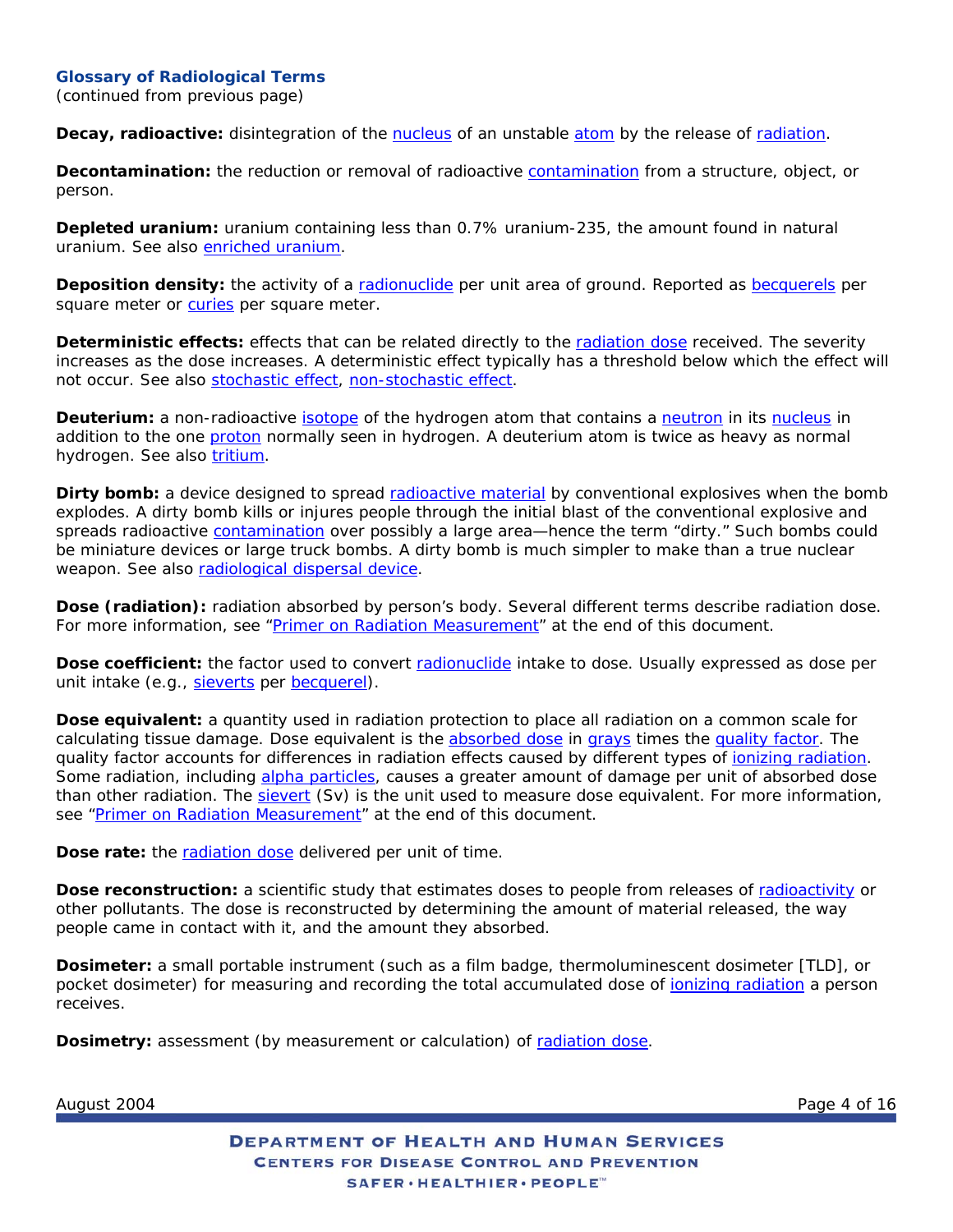<span id="page-4-0"></span>(continued from previous page)

**Effective dose:** a dosimetric quantity useful for comparing the overall health affects of [irradiation](#page-6-0) of the whole body. It takes into account the **absorbed doses** received by various organs and tissues and weighs them according to present knowledge of the sensitivity of each organ to radiation. It also accounts for the type of radiation and the potential for each type to inflict biologic damage. The effective dose is used, for example, to compare the overall health detriments of different [radionuclides](#page-10-0) in a given mix. The unit of effective dose is the [sievert](#page-10-0) (Sv); 1 Sv = 1 J/kg. *For more information, see* ["Primer on Radiation](#page-13-0) [Measurement](#page-13-0)" *at the end of this document*.

**Effective half-life:** the time required for the amount of a [radionuclide](#page-10-0) deposited in a living organism to be diminished by 50% as a result of the combined action of [radioactive decay](#page-3-0) and biologic elimination. *See also* [biological half-life](#page-1-0), [decay constant](#page-2-0), [radioactive half-life](#page-9-0).

**Electron:** an elementary particle with a negative electrical charge and a mass 1/1837 that of the [proton.](#page-8-0) Electrons surround the [nucleus](#page-7-0) of an [atom](#page-0-0) because of the attraction between their negative charge and the positive charge of the nucleus. A stable atom will have as many electrons as it has protons. The number of electrons that orbit an atom determine its chemical properties. *See also* [neutron.](#page-7-0)

**Electron volt (eV):** a unit of energy equivalent to the amount of energy gained by an [electron](#page-4-0) when it passes from a point of low potential to a point one volt higher in potential.

**Element:** 1) all [isotopes](#page-6-0) of an [atom](#page-0-0) that contain the same number of [protons.](#page-8-0) For example, the element uranium has 92 protons, and the different isotopes of this element may contain 134 to 148 neutrons. 2) In a reactor, a fuel element is a metal rod containing the [fissile material](#page-4-0).

**Enriched uranium:** uranium in which the proportion of the *isotope* uranium-235 has been increased by removing uranium-238 mechanically. *See also* [depleted uranium.](#page-3-0)

**Epidemiology:** the study of the distribution and determinants of health-related states or events in specified populations; and the application of this study to the control of health problems.

**Exposure (radiation):** a measure of *ionization* in air caused by [x-rays](#page-12-0) or [gamma rays](#page-5-0) only. The unit of exposure most often used is the [roentgen.](#page-10-0) *See also* [contamination](#page-2-0).

**Exposure pathway:** a route by which a [radionuclide](#page-10-0) or other toxic material can enter the body. The main exposure routes are [inhalation,](#page-5-0) [ingestion](#page-5-0), absorption through the skin, and entry through a cut or wound in the skin.

**Exposure rate:** a measure of the [ionization](#page-6-0) produced in air by [x-rays](#page-12-0) or [gamma rays](#page-5-0) per unit of time (frequently expressed in [roentgens](#page-10-0) per hour).

**External exposure:** exposure to radiation outside of the body.

**Fallout, nuclear:** minute particles of radioactive debris that descend slowly from the atmosphere after a nuclear explosion. *For more information, see Chapter 2 of CDC's Fallout Report at* <http://www.cdc.gov/nceh/radiation/fallout/falloutreport.pdf>.

**Fissile material:** any material in which [neutrons](#page-7-0) can cause a [fission](#page-4-0) reaction. The three primary fissile materials are uranium-233, uranium-235, and plutonium-239.

August 2004 **Page 5 of 16** Fission (fissioning): the splitting of a [nucleus](#page-7-0) into at least two other nuclei that releases a large amount of energy. Two or three [neutrons](#page-7-0) are usually released during this transformation. *See also* [fusion.](#page-5-0)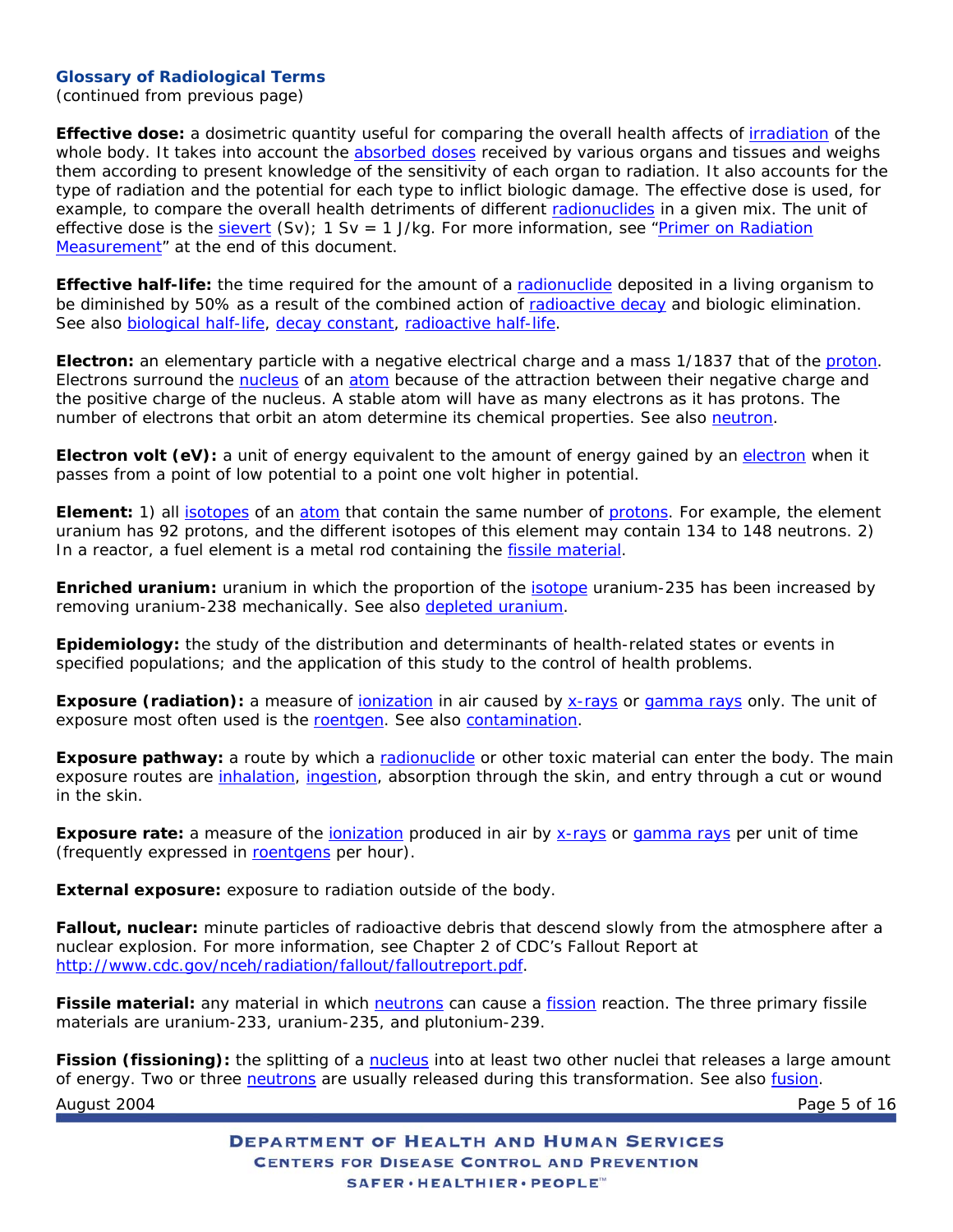<span id="page-5-0"></span>(continued from previous page)

**Fractionated exposure:** exposure to radiation that occurs in several small [acute exposures](#page-0-0), rather than continuously as in a [chronic exposure](#page-1-0).

**Fusion:** a reaction in which at least one heavier, more [stable nucleus](#page-11-0) is produced from two lighter, less stable nuclei. Reactions of this type are responsible for the release of energy in stars or in [thermonuclear](#page-11-0)  [weapons.](#page-11-0)

**Gamma rays:** high-energy electromagnetic radiation emitted by certain [radionuclides](#page-10-0) when their nuclei transition from a higher to a lower energy state. These rays have high energy and a short wave length. All gamma rays emitted from a given [isotope](#page-6-0) have the same energy, a characteristic that enables scientists to identify which gamma emitters are present in a sample. Gamma rays penetrate tissue farther than do [beta](#page-1-0) or [alpha particles,](#page-0-0) but leave a lower concentration of jons in their path to potentially cause cell damage. Gamma rays are very similar to [x-rays.](#page-12-0) *See also* [neutron.](#page-7-0)

**Geiger counter:** a radiation detection and measuring instrument consisting of a gas-filled tube containing electrodes, between which an electrical voltage but no current flows. When *ionizing radiation* passes through the tube, a short, intense pulse of current passes from the negative electrode to the positive electrode and is measured or counted. The number of pulses per second measures the intensity of the radiation field. Geiger counters are the most commonly used portable radiation detection instruments.

**Genetic effects:** hereditary effects (mutations) that can be passed on through reproduction because of changes in sperm or ova. *See also* [teratogenic effects,](#page-11-0) [somatic effects](#page-11-0).

Gray (Gy): a unit of measurement for [absorbed dose.](#page-0-0) It measures the amount of energy absorbed in a material. The unit Gy can be used for any type of [radiation,](#page-9-0) but it does not describe the biological effects of the different radiations. *For more information, see* "[Primer on Radiation Measurement"](#page-13-0) *at the end of this document*.

**Half-life:** the time any substance takes to decay by half of its original amount. *See also* [biological half](#page-1-0)[life,](#page-1-0) [decay constant,](#page-2-0) [effective half-life](#page-4-0), [radioactive half-life](#page-9-0).

**Health physics:** a scientific field that focuses on protection of humans and the environment from [radiation](#page-9-0). Health physics uses physics, biology, chemistry, statistics, and electronic instrumentation to help protect individuals from any damaging effects of radiation. *For more information, see the Health Physics Society website:* [http://www.hps.org/.](http://www.hps.org/)

**High-level radioactive waste:** the [radioactive material](#page-9-0) resulting from spent nuclear fuel reprocessing. This can include liquid waste directly produced in reprocessing or any solid material derived from the liquid wastes having a sufficient concentration of [fission products.](#page-4-0) Other radioactive materials can be designated as high-level waste, if they require permanent isolation. This determination is made by the U.S. Nuclear Regulatory Commission on the basis of criteria established in U.S. law. *See also* [low-level waste,](#page-6-0) [transuranic waste](#page-11-0).

Hot spot: any place where the level of [radioactive contamination](#page-2-0) is considerably greater than the area around it.

**Ingestion:** 1) the act of swallowing; 2) in the case of [radionuclides](#page-10-0) or chemicals, swallowing radionuclides or chemicals by eating or drinking.

**Inhalation:** 1) the act of breathing in; 2) in the case of [radionuclides](#page-10-0) or chemicals, breathing in radionuclides or chemicals.

August 2004 **Page 6 of 16**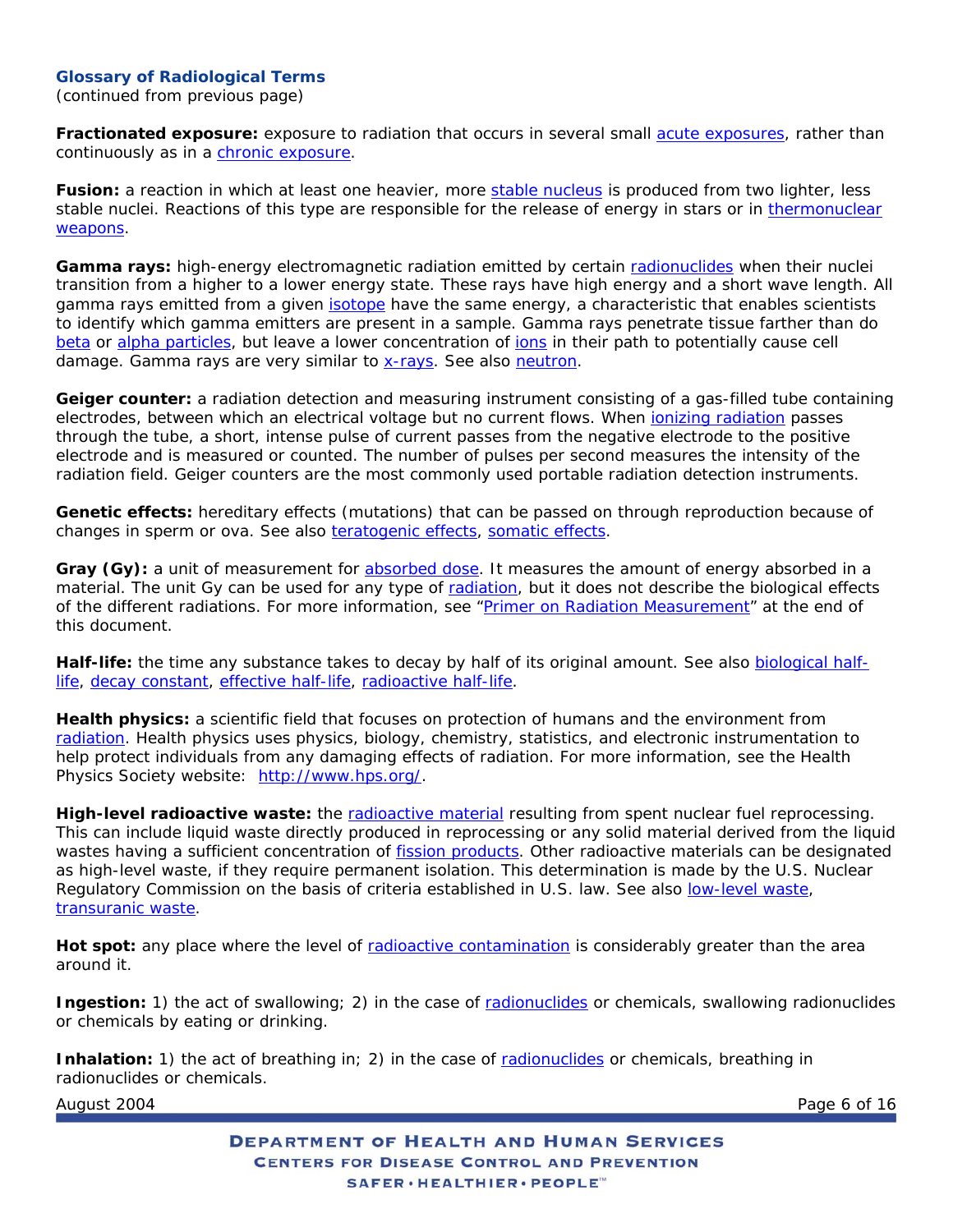<span id="page-6-0"></span>**Internal exposure:** exposure to [radioactive material](#page-9-0) taken into the body.

**Iodine:** a nonmetallic solid [element.](#page-4-0) There are both radioactive and non-radioactive [isotopes](#page-6-0) of iodine. Radioactive isotopes of iodine are widely used in medical applications. Radioactive iodine is a [fission](#page-4-0) product and is the largest contributor to people's [radiation dose](#page-3-0) after an accident at a nuclear reactor.

**Ion:** an [atom](#page-0-0) that has fewer or more [electrons](#page-4-0) than it has [protons](#page-8-0) causing it to have an electrical charge and, therefore, be chemically reactive.

**Ionization:** the process of adding one or more [electrons](#page-4-0) to, or removing one or more electrons from, [atoms](#page-0-0) or molecules, thereby creating jons. High temperatures, electrical discharges, or [nuclear radiation](#page-9-0) can cause ionization.

**Ionizing radiation:** any radiation capable of displacing [electrons](#page-4-0) from [atoms](#page-0-0), thereby producing [ions.](#page-6-0) High doses of ionizing radiation may produce severe skin or tissue damage. *See also* [alpha particle,](#page-0-0) [beta](#page-1-0)  [particle](#page-1-0), [gamma ray,](#page-5-0) [neutron,](#page-7-0) [x-ray.](#page-12-0)

**Irradiation:** exposure to radiation.

**Isotope:** a nuclide of an [element](#page-4-0) having the same number of [protons](#page-8-0) but a different number of [neutrons](#page-7-0).

**Kiloton (Kt):** the energy of an explosion that is equivalent to an explosion of 1,000 tons of TNT. One kiloton equals 1 trillion (1012) calories. *See also* [megaton](#page-7-0).

**Latent period:** the time between exposure to a toxic material and the appearance of a resultant health effect.

**Lead (Pb):** a heavy metal. Several [isotopes](#page-6-0) of lead, such as Pb-210 which emits [beta radiation,](#page-1-0) are in the uranium [decay chain.](#page-2-0)

**Lead Federal Agency (LFA):** the federal agency that leads and coordinates the emergency response activities of other federal agencies during a nuclear emergency. After a nuclear emergency, the Federal Radiological Emergency Response Plan (FRERP, available at [http://www.fas.org/nuke/guide/usa/doctrine/national/frerp.htm\)](http://www.fas.org/nuke/guide/usa/doctrine/national/frerp.htm) will determine which federal agency will be the LFA.

**Local radiation injury (LRI):** [acute radiation exposure](#page-0-0) (more than 1,000 [rads](#page-8-0)) to a small, localized part of the body. Most local radiation injuries do not cause death. However, if the exposure is from penetrating radiation [\(neutrons,](#page-7-0) [x-rays,](#page-12-0) or [gamma rays\)](#page-5-0), internal organs may be damaged and some symptoms of [acute radiation syndrome](#page-0-0) (ARS), including death, may occur. Local radiation injury invariably involves skin damage, and a skin graft or other surgery may be required. *See also CDC's fact sheet "Acute Radiation Syndrome" at* <http://www.bt.cdc.gov/radiation/ars.asp>.

**Low-level waste (LLW):** radioactively contaminated industrial or research waste such as paper, rags, plastic bags, medical waste, and water-treatment residues. It is waste that does not meet the criteria for any of three other categories of radioactive waste: spent nuclear fuel and [high-level radioactive waste;](#page-5-0) [transuranic](#page-11-0) radioactive waste; or [uranium mill tailings.](#page-12-0) Its categorization does not depend on the level of radioactivity it contains.

August 2004 **Page 7 of 16** Page 7 of 16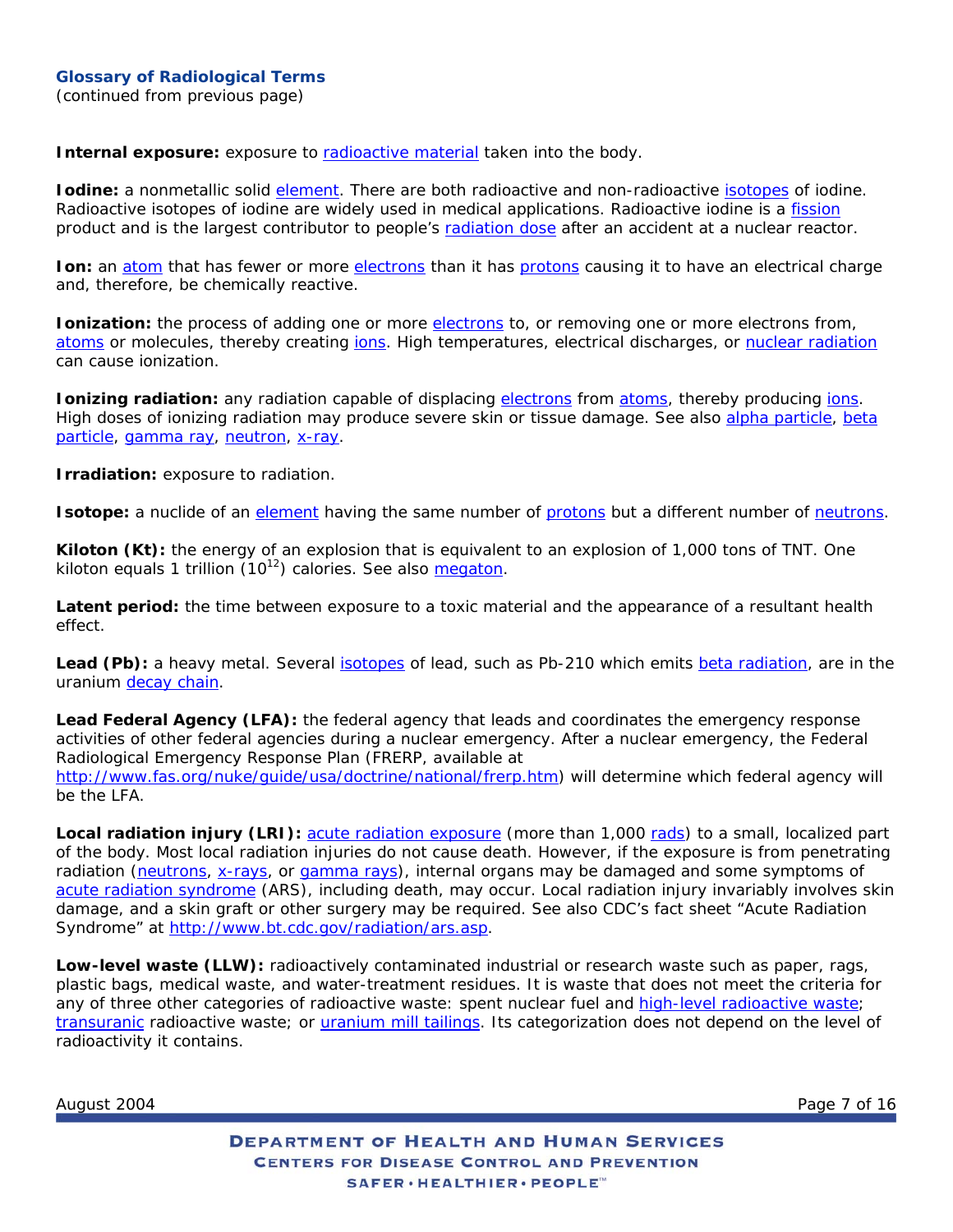<span id="page-7-0"></span>(continued from previous page)

**Megaton (Mt):** the energy of an explosion that is equivalent to an explosion of 1 million tons of TNT. One megaton is equal to a quintillion (1018) calories. *See also* [kiloton](#page-6-0).

**Molecule:** a combination of two or more [atoms](#page-0-0) that are chemically bonded. A molecule is the smallest unit of a compound that can exist by itself and retain all of its chemical properties.

**Neoplastic:** pertaining to the pathologic process resulting in the formation and growth of an abnormal mass of tissue.

**Neutron:** a small atomic particle possessing no electrical charge typically found within an atom's [nucleus](#page-7-0). Neutrons are, as the name implies, neutral in their charge. That is, they have neither a positive nor a negative charge. A neutron has about the same mass as a [proton.](#page-8-0) *See also* [alpha particle,](#page-0-0) [beta particle,](#page-1-0) [gamma ray](#page-5-0), [nucleon](#page-7-0), [x-ray](#page-12-0).

**Non-ionizing radiation:** radiation that has lower energy levels and longer wavelengths than [ionizing](#page-6-0)  [radiation](#page-6-0). It is not strong enough to affect the structure of [atoms](#page-0-0) it contacts but is strong enough to heat tissue and can cause harmful biological effects. Examples include radio waves, microwaves, visible light, and infrared from a heat lamp.

**Non-stochastic effects:** effects that can be related directly to the [radiation dose](#page-3-0) received. The effect is more severe with a higher does. It typically has a threshold, below which the effect will not occur. These are sometimes called [deterministic effects.](#page-3-0) For example, a skin burn from radiation is a non-stochastic effect that worsens as the radiation dose increases. *See also* [stochastic effects.](#page-11-0)

**Nuclear energy:** the heat energy produced by the process of nuclear [fission](#page-4-0) within a nuclear reactor or by [radioactive decay.](#page-3-0)

**Nuclear fuel cycle:** the steps involved in supplying fuel for nuclear power plants. It can include mining, milling, isotopic enrichment, fabrication of fuel elements, use in reactors, chemical reprocessing to recover the [fissile material](#page-4-0) remaining in the spent fuel, reenrichment of the fuel material refabrication into new fuel elements, and waste disposal.

**Nuclear tracers:** [radioisotopes](#page-9-0) that give doctors the ability to "look" inside the body and observe soft tissues and organs, in a manner similar to the way x-rays provide images of bones. A radioactive tracer is chemically attached to a compound that will concentrate naturally in an organ or tissue so that an image can be taken.

**Nucleon:** a [proton](#page-8-0) or a [neutron;](#page-7-0) a constituent of the [nucleus](#page-7-0) of an atom.

Nucleus: the central part of an [atom](#page-0-0) that contains [protons](#page-8-0) and [neutrons](#page-7-0). The nucleus is the heaviest part of the atom.

**Nuclide:** a general term applicable to all atomic forms of an [element.](#page-4-0) Nuclides are characterized by the number of [protons](#page-8-0) and [neutrons](#page-7-0) in the [nucleus,](#page-7-0) as well as by the amount of energy contained within the [atom.](#page-0-0)

**Pathways:** the routes by which people are exposed to radiation or other contaminants. The three basic pathways are [inhalation](#page-5-0), [ingestion](#page-5-0), and direct [external exposure.](#page-4-0) *See also* [exposure pathway.](#page-4-0)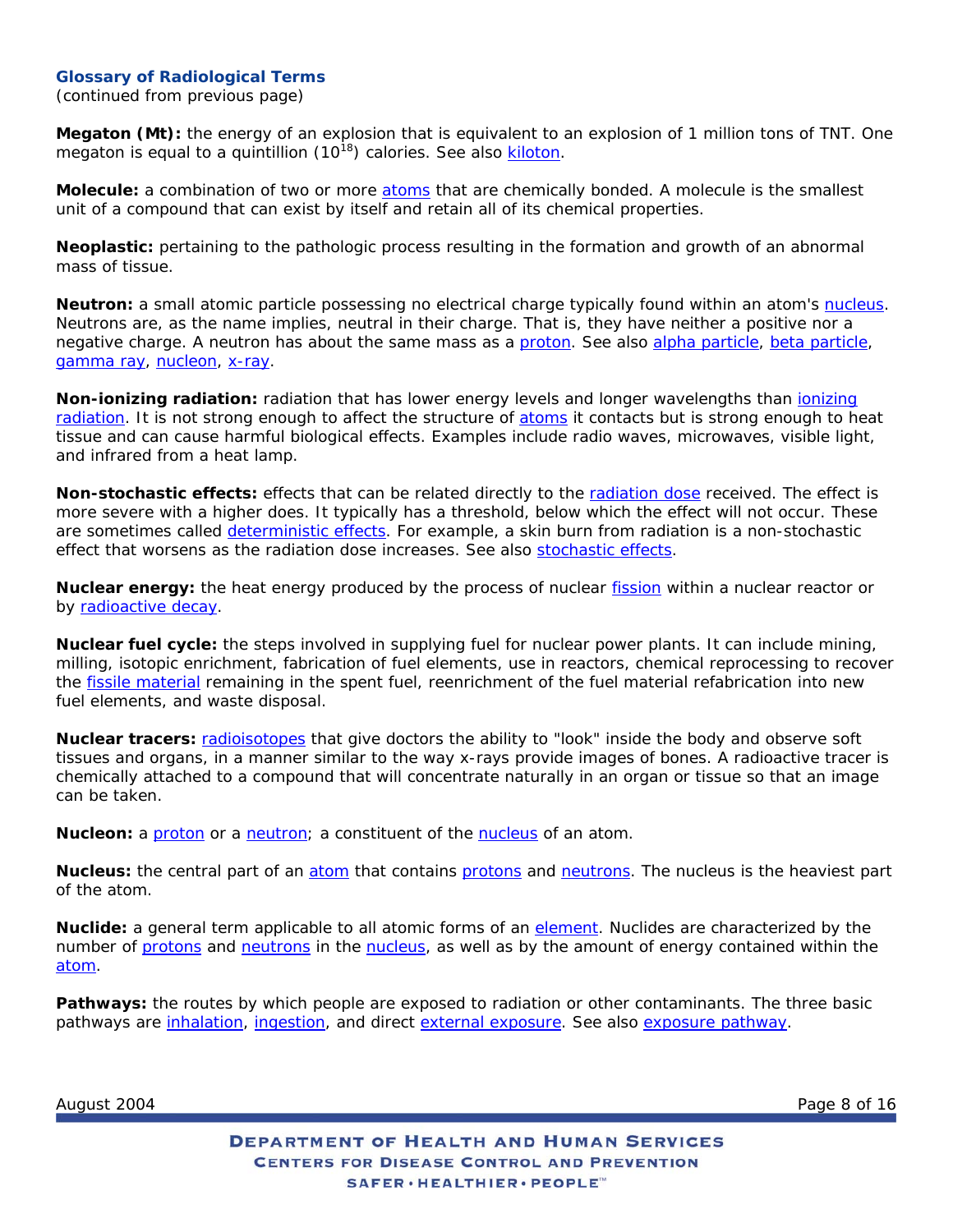<span id="page-8-0"></span>(continued from previous page)

**Penetrating radiation:** radiation that can penetrate the skin and reach internal organs and tissues. Photons [\(gamma rays](#page-5-0) and [x-rays](#page-12-0)), [neutrons](#page-7-0), and [protons](#page-8-0) are penetrating radiations. However, alpha [particles](#page-0-0) and all but extremely high-energy [beta particles](#page-1-0) are not considered penetrating radiation.

**Photon:** discrete "packet" of pure electromagnetic energy. Photons have no mass and travel at the speed of light. The term "photon" was developed to describe energy when it acts like a particle (causing interactions at the molecular or atomic level), rather than a wave. [Gamma rays](#page-5-0) and [x-rays](#page-12-0) are photons.

**Pitchblende:** a brown to black mineral that has a distinctive luster. It consists mainly of urananite (UO<sub>2</sub>), but also contains [radium](#page-10-0) (Ra). It is the main source of [uranium](#page-12-0) (U) ore.

**Plume:** the material spreading from a particular source and traveling through environmental media, such as air or ground water. For example, a plume could describe the dispersal of particles, gases, vapors, and aerosols in the atmosphere, or the movement of contamination through an aquifer (For example, dilution, mixing, or adsorption onto soil).

Plutonium (Pu): a heavy, man-made, radioactive metallic [element](#page-4-0). The most important [isotope](#page-6-0) is Pu-239, which has a half-life of 24,000 years. Pu-239 can be used in reactor fuel and is the primary isotope in weapons. One kilogram is equivalent to about 22 million kilowatt-hours of heat energy. The complete detonation of a kilogram of plutonium produces an explosion equal to about 20,000 tons of chemical explosive. All isotopes of plutonium are readily absorbed by the bones and can be lethal depending on the dose and exposure time.

**Polonium (Po):** a radioactive chemical [element](#page-4-0) and a product of [radium](#page-10-0) (Ra) decay. Polonium is found in [uranium](#page-12-0) (U) ores.

**Prenatal radiation exposure:** radiation exposure to an embryo or fetus while it is still in its mother's womb. At certain stages of the pregnancy, the fetus is particularly sensitive to radiation and the health consequences could be severe above 5 [rads](#page-8-0), especially to brain function. *For more information, see CDC's fact sheet,* "Possible Health Effects of Radiation Exposure on Unborn Babies," *at* [http://www.bt.cdc.gov/radiation/prenatal.asp.](http://www.bt.cdc.gov/radiation/prenatal.asp)

**Protective Action Guide (PAG):** a guide that tells state and local authorities at what projected dose they should take action to protect people from exposure to unplanned releases of [radioactive material](#page-9-0) into the environment.

**Proton:** a small atomic particle, typically found within an atom's [nucleus](#page-7-0), that possesses a positive electrical charge. Even though protons and [neutrons](#page-7-0) are about 2,000 times heavier than electrons, they are tiny. The number of protons is unique for each chemical element. *See also* [nucleon](#page-7-0).

**Quality factor (Q):** the factor by which the [absorbed dose](#page-0-0) [\(rad](#page-8-0) or [gray\)](#page-5-0) is multiplied to obtain a quantity that expresses, on a common scale for all [ionizing radiation](#page-6-0), the biological damage ([rem\)](#page-10-0) to an exposed person. It is used because some types of radiation, such as [alpha particles](#page-0-0), are more biologically damaging internally than other types. *For more information, see* ["Primer on Radiation Measurement"](#page-13-0) *at the end of this document*.

**Rad (radiation absorbed dose):** a basic unit of [absorbed radiation dose.](#page-0-0) It is a measure of the amount of energy absorbed by the body. The rad is the traditional unit of absorbed dose. It is being replaced by the unit [gray](#page-5-0) (Gy), which is equivalent to 100 rad. One rad equals the dose delivered to an object of 100 ergs of energy per gram of material. *For more information, see* ["Primer on Radiation Measurement](#page-13-0)" *at the end of this document*.

August 2004 **Page 9 of 16** Page 9 of 16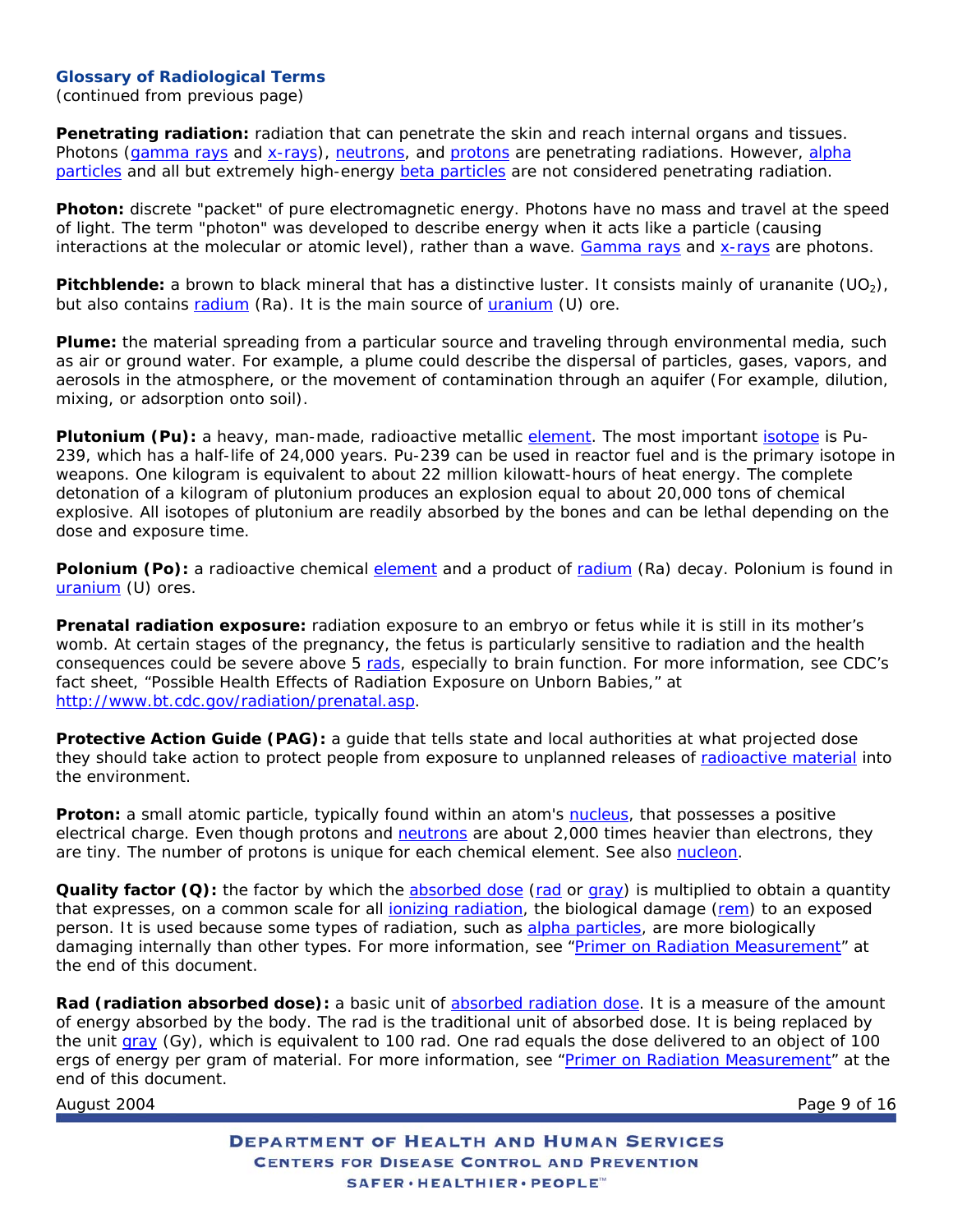<span id="page-9-0"></span>(continued from previous page)

**Radiation:** energy moving in the form of particles or waves. Familiar radiations are heat, light, radio waves, and microwaves. *Ionizing radiation* is a very high-energy form of electromagnetic radiation.

**Radiation sickness:** *See also* [acute radiation syndrome](#page-0-0) (ARS), *or the CDC fact sheet* "Acute Radiation Syndrome," *at* <http://www.bt.cdc.gov/radiation/ars.asp>.

**Radiation warning symbol:** a symbol prescribed by the Code of Federal Regulations. It is a magenta or black trefoil on a yellow background. It must be displayed where certain quantities of [radioactive materials](#page-9-0) are present or where certain doses of radiation could be received.



**Radioactive contamination:** the deposition of unwanted radioactive material on the surfaces of structures, areas, objects, or people. It can be airborne, external, or internal. *See also* [contamination](#page-2-0), [decontamination.](#page-3-0)

**Radioactive decay:** the spontaneous disintegration of the [nucleus](#page-7-0) of an atom.

**Radioactive half-life:** the time required for a quantity of a [radioisotope](#page-9-0) to decay by half. For example, because the half-life of iodine-131 (I-131) is 8 days, a sample of I-131 that has 10 [mCi](#page-2-0) of activity on January 1, will have 5 mCi of activity 8 days later, on January 9. *See also:* [biological half-life,](#page-1-0) [decay](#page-2-0)  [constant](#page-2-0), [effective half-life](#page-4-0).

**Radioactive material:** material that contains unstable (radioactive) atoms that give off [radiation](#page-9-0) as they [decay](#page-3-0).

**Radioactivity:** the process of spontaneous transformation of the [nucleus](#page-7-0), generally with the emission of [alpha](#page-0-0) or [beta particles](#page-1-0) often accompanied by [gamma rays.](#page-5-0) This process is referred to as [decay](#page-3-0) or disintegration of an atom.

**Radioassay:** a test to determine the amounts of [radioactive materials](#page-9-0) through the detection of *ionizing* [radiation](#page-6-0). Radioassays will detect [transuranic](#page-11-0) nuclides, [uranium](#page-12-0), [fission](#page-4-0) and activation products, [naturally](#page-3-0) [occurring radioactive material](#page-3-0), and medical [isotopes.](#page-6-0)

**Radiogenic:** health effects caused by exposure to **jonizing radiation**.

**Radiography:** 1) *medical:* the use of radiant energy (such as [x-rays](#page-12-0) and [gamma rays\)](#page-5-0) to image body systems. 2) *industrial:* the use of radioactive sources to photograph internal structures, such as turbine blades in jet engines. A sealed radiation source, usually iridium-192 (Ir-192) or cobalt-60 (Co-60), beams gamma rays at the object to be checked. Gamma rays passing through flaws in the metal or incomplete welds strike special photographic film (radiographic film) on the opposite side.

**Radioisotope (radioactive isotope):** [isotopes](#page-6-0) of an [element](#page-4-0) that have an unstable [nucleus.](#page-7-0) Radioactive isotopes are commonly used in science, industry, and medicine. The nucleus eventually reaches a stable number of [protons](#page-8-0) and [neutrons](#page-7-0) through one or more radioactive decays. Approximately 3,700 natural and artificial radioisotopes have been identified.

**Radiological or radiologic:** related to [radioactive materials](#page-9-0) or [radiation](#page-9-0). The radiological sciences focus on the measurement and effects of radiation.

**Radiological dispersal device (RDD):** a device that disperses [radioactive material](#page-9-0) by conventional explosive or other mechanical means, such as a spray. *See also* [dirty bomb.](#page-3-0)

August 2004 Page 10 of 16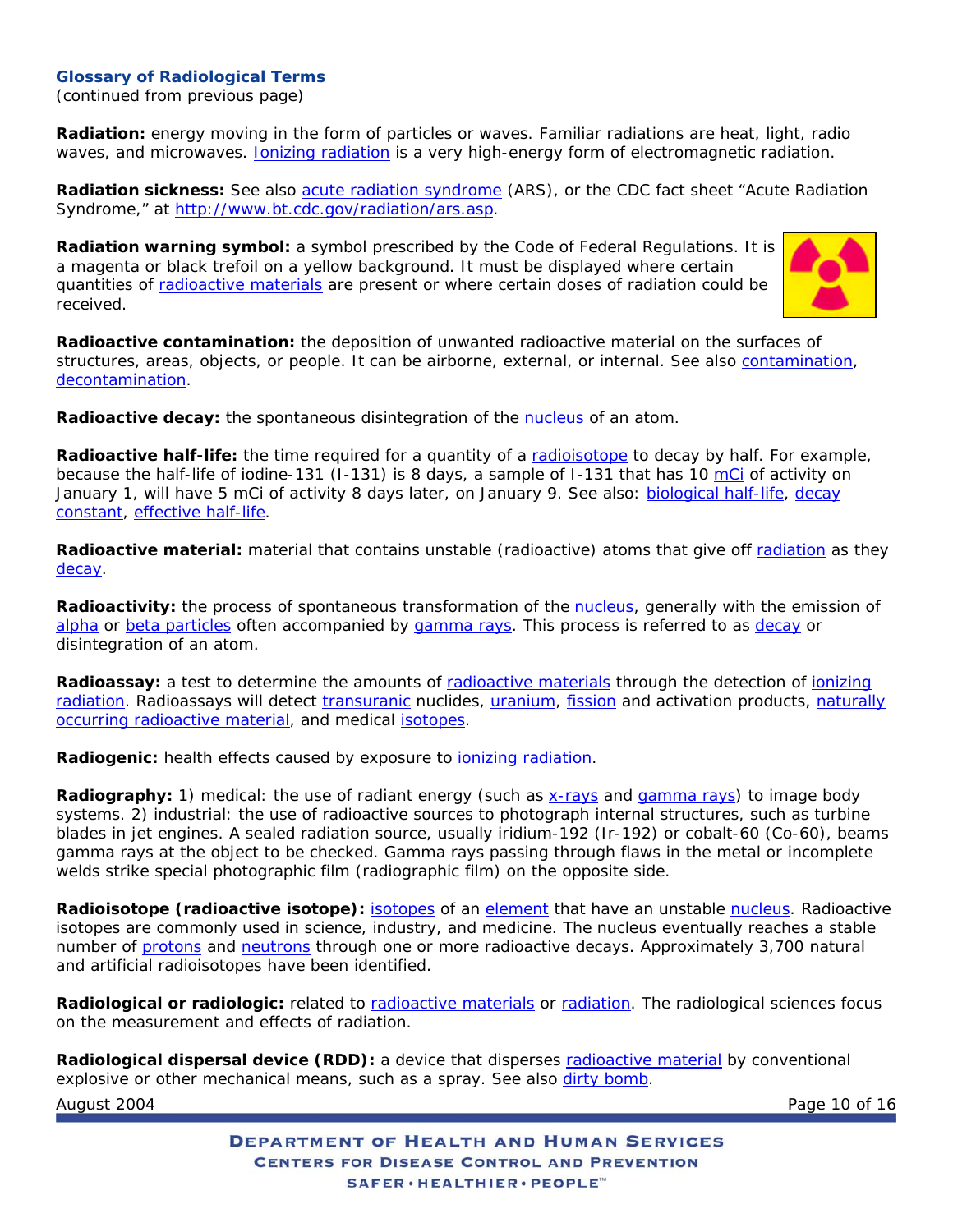<span id="page-10-0"></span>(continued from previous page)

**Radionuclide:** an unstable and therefore radioactive form of a [nuclide.](#page-7-0)

**Radium (Ra):** a naturally occurring radioactive metal. Radium is a [radionuclide](#page-10-0) formed by the decay of [uranium](#page-12-0) (U) and [thorium](#page-11-0) (Th) in the environment. It occurs at low levels in virtually all rock, soil, water, plants, and animals. [Radon](#page-10-0) (Rn) is a decay product of radium.

**Radon (Rn):** a naturally occurring radioactive gas found in soils, rock, and water throughout the United States. Radon causes lung cancer and is a threat to health because it tends to collect in homes, sometimes to very high concentrations. As a result, radon is the largest source of exposure to people from naturally occurring radiation.

**Relative risk:** the ratio between the risk for disease in an *irradiated* population to the risk in an unexposed population. A relative risk of 1.1 indicates a 10% increase in cancer from radiation, compared with the "normal" incidence. *See also* [risk](#page-10-0), [absolute risk](#page-0-0).

**Rem (roentgen equivalent, man):** a unit of equivalent dose. Not all [radiation](#page-9-0) has the same biological effect, even for the same amount of [absorbed dose.](#page-0-0) Rem relates the absorbed dose in human tissue to the effective biological damage of the radiation. It is determined by multiplying the number of [rads](#page-8-0) by the [quality factor](#page-8-0), a number reflecting the potential damage caused by the particular type of radiation. The rem is the traditional unit of equivalent dose, but it is being replaced by the [sievert](#page-10-0) (Sv), which is equal to 100 rem. *For more information, see* "[Primer on Radiation Measurement](#page-13-0)" *at the end of this document*.

**Risk:** the probability of injury, disease, or death under specific circumstances and time periods. Risk can be expressed as a value that ranges from 0% (no injury or harm will occur) to 100% (harm or injury will definitely occur). Risk can be influenced by several factors: personal behavior or lifestyle, environmental exposure to other material, or inborn or inherited characteristic known from scientific evidence to be associated with a health effect. Because many risk factors are not exactly measurable, risk estimates are uncertain. *See also* [absolute risk](#page-0-0), [relative risk.](#page-10-0)

**Risk assessment:** an evaluation of the risk to human health or the environment by hazards. Risk assessments can look at either existing hazards or potential hazards.

**Roentgen (R):** a unit of exposure to [x-rays](#page-12-0) or [gamma rays.](#page-5-0) One roentgen is the amount of gamma or xrays needed to produce jons carrying 1 electrostatic unit of electrical charge in 1 cubic centimeter of dry air under standard conditions.

**Sensitivity:** ability of an analytical method to detect small concentrations of [radioactive material.](#page-9-0)

**Shielding:** the material between a radiation source and a potentially exposed person that reduces exposure.

**Sievert (Sv):** a unit used to derive a quantity called [dose equivalent.](#page-3-0) This relates the [absorbed dose](#page-0-0) in human tissue to the effective biological damage of the radiation. Not all radiation has the same biological effect, even for the same amount of absorbed dose. [Dose equivalent](#page-3-0) is often expressed as millionths of a sievert, or micro-sieverts (µSv). One sievert is equivalent to 100 [rem.](#page-10-0) For more information, see "Primer [on Radiation Measurement"](#page-13-0) *at the end of this document*.

**S.I. units:** the Systeme Internationale (or International System) of units and measurements. This system of units officially came into being in October 1960 and has been adopted by nearly all countries, although the amount of actual usage varies considerably. *For more information, see* "[Primer on Radiation](#page-13-0) [Measurement](#page-13-0)" *at the end of this document*.

August 2004 **Page 11 of 16**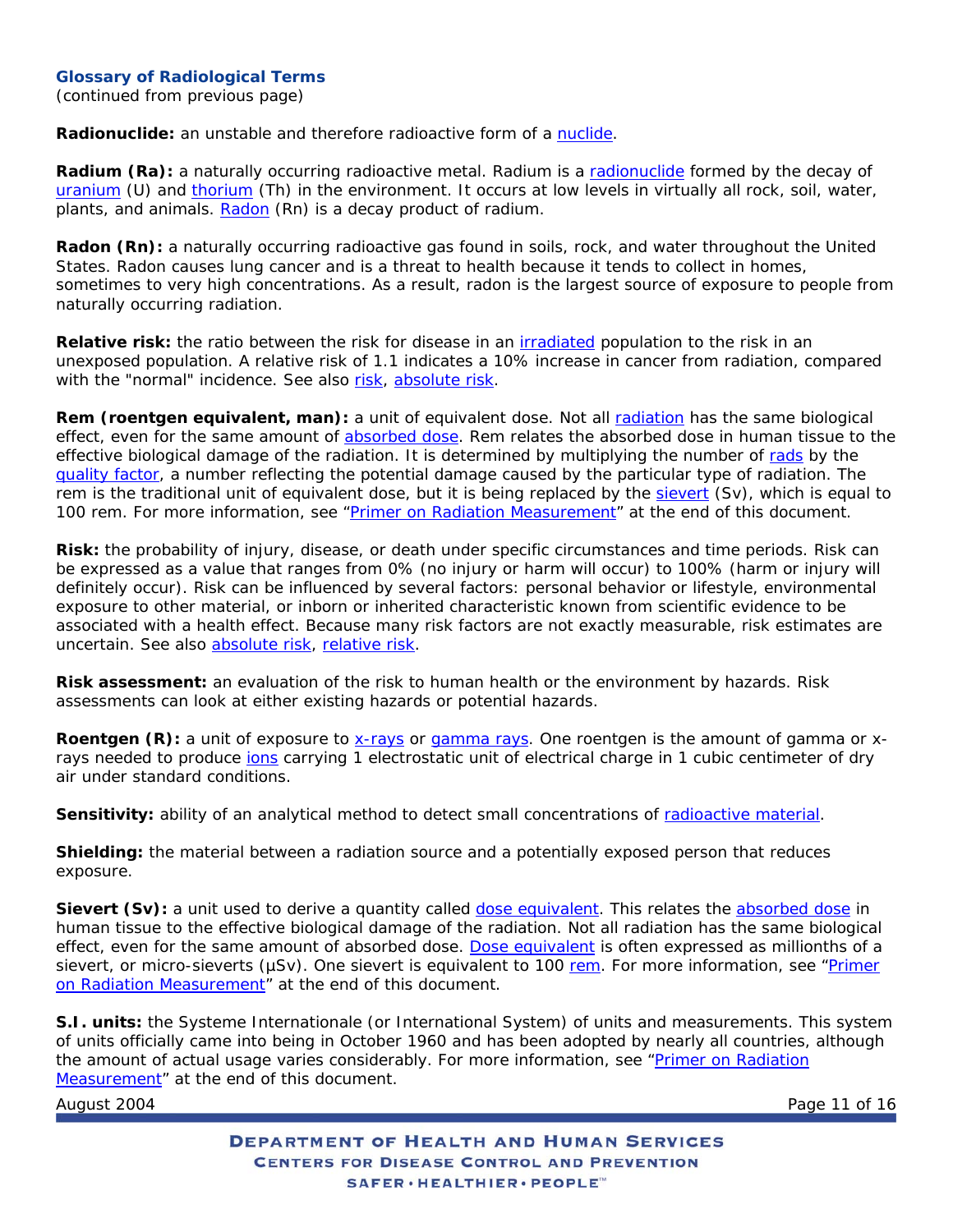<span id="page-11-0"></span>(continued from previous page)

**Somatic effects:** effects of radiation that are limited to the exposed person, as distinguished from [genetic effects](#page-5-0), which may also affect subsequent generations. *See also* [teratogenic effects.](#page-11-0)

**Stable nucleus:** the [nucleus](#page-7-0) of an atom in which the forces among its particles are balanced. *See also* [unstable nucleus](#page-11-0).

**Stochastic effect:** effect that occurs on a random basis independent of the size of [dose.](#page-3-0) The effect typically has no threshold and is based on probabilities, with the chances of seeing the effect increasing with dose. If it occurs, the severity of a stochastic effect is independent of the dose received. Cancer is a stochastic effect. *See also* [non-stochastic effect](#page-7-0), [deterministic effect.](#page-3-0)

**Strontium (Sr):** a silvery, soft metal that rapidly turns yellow in air. Sr-90 is one of the radioactive [fission materials](#page-4-0) created within a nuclear reactor during its operation. Stronium-90 emits [beta particles](#page-1-0) during radioactive decay.

**Surface burst:** a nuclear weapon explosion that is close enough to the ground for the radius of the fireball to vaporize surface material. [Fallout](#page-4-0) from a surface burst contains very high levels of radioactivity. *See also* [air burst](#page-0-0). *For more information, see Chapter 2 of CDC's Fallout Report at*  <http://www.cdc.gov/nceh/radiation/fallout/falloutreport.pdf> .

**Tailings:** waste rock from mining operations that contains concentrations of mineral ore that are too low to make typical extraction methods economical.

**Thermonuclear device:** a "hydrogen bomb." A device with explosive energy that comes from [fusion](#page-5-0) of small nuclei, as well as [fission.](#page-4-0)

**Teratogenic effect:** birth defects that are not passed on to future generations, caused by exposure to a toxin as a fetus. *See also* [genetic effects,](#page-5-0) [somatic effects.](#page-11-0)

**Terrestrial radiation:** radiation emitted by naturally occurring [radioactive materials](#page-9-0), such as [uranium](#page-12-0) (U), [thorium](#page-11-0) (Th), and [radon](#page-10-0) (Rn) in the earth.

**Thorium (Th):** a naturally occurring radioactive metal found in small amounts in soil, rocks, water, plants, and animals. The most common [isotopes](#page-6-0) of thorium are thorium-232 (Th-232), thorium-230 (Th-230), and thorium-238 (Th-238).

**Transuranic:** pertaining to elements with [atomic numbers](#page-0-0) higher than [uranium](#page-12-0) (92). For example, [plutonium](#page-8-0) (Pu) and [americium](#page-0-0) (Am) are transuranics.

**Tritium:** (chemical symbol H-3) a [radioactive isotope](#page-9-0) of the [element](#page-4-0) hydrogen (chemical symbol H). *See also* [deuterium](#page-3-0).

**Unstable nucleus:** a nucleus that contains an uneven number of [protons](#page-8-0) and [neutrons](#page-7-0) and seeks to reach equilibrium between them through [radioactive decay](#page-3-0) (i.e., the nucleus of a radioactive atom). See *also* [stable nucleus](#page-11-0).

**UNSCEAR:** United Nations Scientific Committee on the Effects of Atomic Radiation. *See also* <http://www.unscear.org/>.

August 2004 **Page 12 of 16**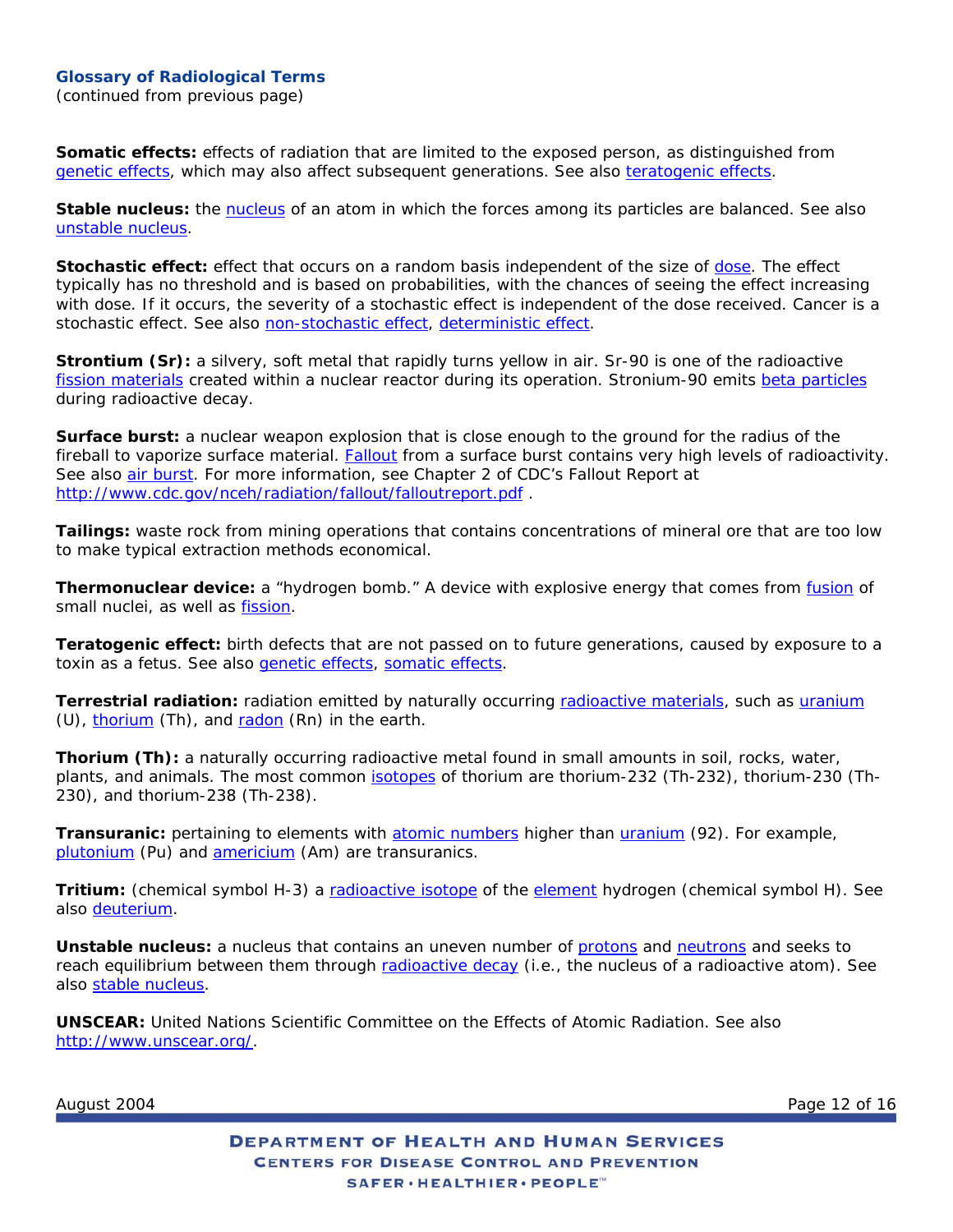<span id="page-12-0"></span>(continued from previous page)

**Uranium (U):** a naturally occurring radioactive [element](#page-4-0) whose principal [isotopes](#page-6-0) are uranium-238 (U-238) and uranium-235 (U-235). Natural uranium is a hard, silvery-white, shiny metallic ore that contains a minute amount of uranium-234 (U-234).

**Uranium mill tailings:** naturally radioactive residue from the processing of uranium ore. Although the milling process recovers about 95% of the uranium, the residues, or tailings, contain several [isotopes](#page-6-0) of naturally occurring [radioactive material,](#page-9-0) including [uranium](#page-12-0) (U), [thorium](#page-11-0) (Th), [radium](#page-10-0) (Ra), [polonium](#page-8-0) (Po), and [radon](#page-10-0) (Rn).

**Whole body count:** the measure and analysis of the [radiation](#page-9-0) being emitted from a person's entire body, detected by a counter external to the body.

**Whole body exposure:** an exposure of the body to [radiation,](#page-9-0) in which the entire body, rather than an isolated part, is [irradiated](#page-6-0) by an external source.

**X-ray:** electromagnetic [radiation](#page-9-0) caused by deflection of [electrons](#page-4-0) from their original paths, or inner orbital electrons that change their orbital levels around the atomic nucleus. X-rays, like *gamma rays* can travel long distances through air and most other materials. Like gamma rays, x-rays require more [shielding](#page-10-0) to reduce their intensity than do [beta](#page-1-0) or [alpha particles.](#page-0-0) X-rays and gamma rays differ primarily in their origin: x-rays originate in the electronic shell; gamma rays originate in the [nucleus.](#page-7-0) *See also*  [neutron](#page-7-0).

August 2004 Page 13 of 16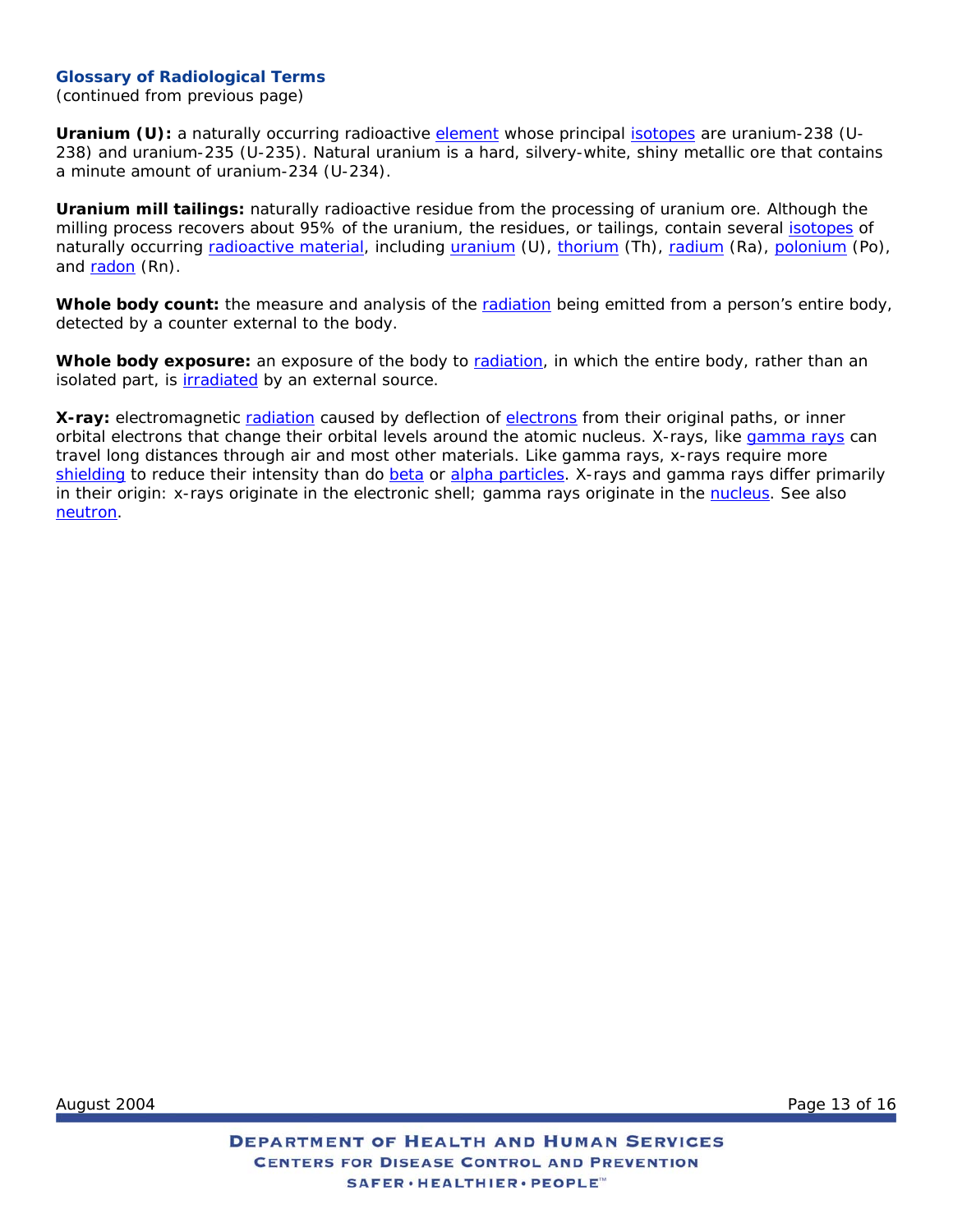# <span id="page-13-0"></span>**Primer on Radiation Measurement**

In the aftermath of a radiological emergency the public will see radiation and its potential hazards described in many different and sometimes confusing ways. This primer is intended to help journalists and community leaders understand these terms.

Activity or radioactivity is measured by the number of atoms disintegrating per unit time. A *becquerel* is 1 disintegration per second. A *curie* is 37 billion disintegrations per second, which is the number of disintegrations per second in 1 gram of pure radium. A disintegrating atom can emit a beta particle, an alpha particle, a gamma ray, or some combination of all these, so becquerels or curies alone do not provide enough information to assess the risk to a person from a radioactive source.

Disintegrating atoms emit different forms of radiation–—alpha particles, beta particles, gamma rays, or xrays. As radiation moves through the body, it dislodges electrons from atoms, disrupting molecules. Each time this happens, the radiation loses some energy until it escapes from the body or disappears. The energy deposited indicates the number of molecules disrupted. The energy the radiation deposits in tissue is called the *dose*, or more correctly, the *absorbed dose*. The units of measure for absorbed dose are the *gray* (1 joule per kilogram of tissue) or the *rad* (1/100 of a gray*).* The *cumulative dose* is the total absorbed dose or energy deposited by the body or a region of the body from repeated or prolonged exposures.

Alpha particles, beta particles, gamma rays, and x-rays affect tissue in different ways. Alpha particles disrupt more molecules in a shorter distance than gamma rays. A measure of the biologic risk of the energy deposited is the *dose equivalent.* The units of dose equivalent are *sieverts* or *rem.* Dose equivalent is calculated by multiplying the absorbed dose by a *quality factor.* 

Sometimes a large number of people have been exposed to a source of ionizing radiation. To assess the potential health effects, scientists often multiply the exposure per person by the number of persons and call this the *collective dose*. Collective dose is expressed as "person-rem" or "person-sieverts."

#### **Abbreviations for Radiation Measurements**

When the amounts of radiation being measured are less than 1, prefixes are attached to the unit of measure as a type of shorthand. This is called scientific notation and is used in many scientific fields. The table below shows the prefixes for radiation measurement and their associated numeric notations.

| <b>Prefix</b> | Equal to            | How Much Is That?  | Abbreviation | Example  |
|---------------|---------------------|--------------------|--------------|----------|
| atto-         | $1 \times 10^{-18}$ | .00000000000000001 | A            | aCi      |
| femto-        | $1 \times 10^{-15}$ | .00000000000001    |              | fCi      |
| pico-         | $1 \times 10^{-12}$ | .00000000001       | р            | pCi      |
| nano-         | $1 \times 10^{-9}$  | .000000001         | n            | nCi      |
| micro-        | $1 \times 10^{-6}$  | .000001            | μ            | $\mu$ Ci |
| milli-        | $1 \times 10^{-3}$  | .001               | m            | mCi      |
| centi-        | $1 \times 10^{-2}$  | .01                |              | cSv      |

August 2004 Page 14 of 16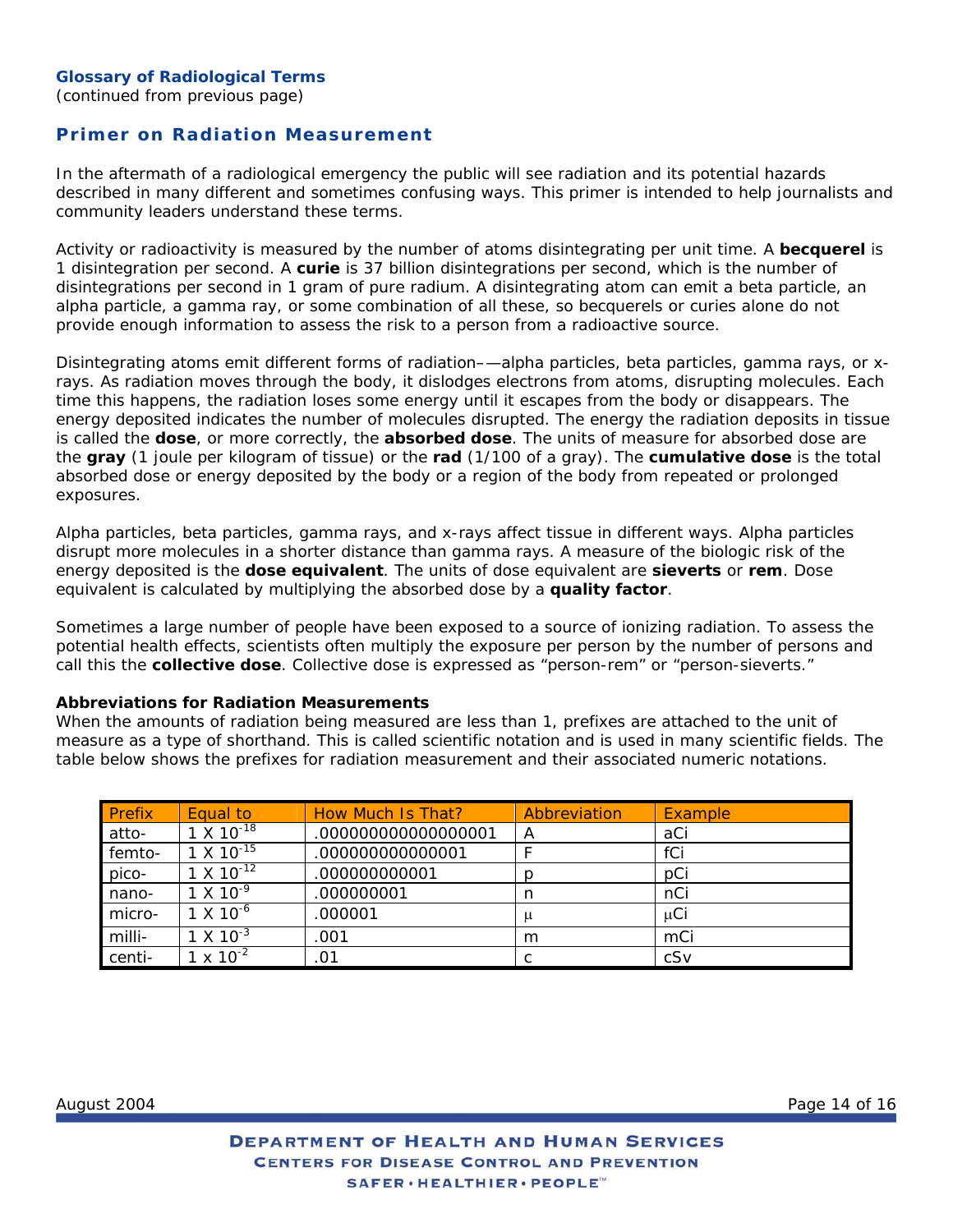(continued from previous page)

When the amount to be measured is 1,000 (i.e., 1 X 10<sup>3</sup>) or higher, prefixes are attached to the unit of measure to shorten very large numbers (also scientific notation). The table below shows the prefixes used in radiation measurement and their associated numeric notations.

| Prefix | Equal to           | How Much Is That?         | Abbreviation | Example |
|--------|--------------------|---------------------------|--------------|---------|
| kilo-  | $1 \times 10^3$    | 1,000                     |              | kCi     |
| mega-  | $1 \times 10^{6}$  | 1,000,000                 | M            | MCi     |
| giga-  | $1 \times 10^9$    | 1,000,000,000             | G            | GBa     |
| tera-  | $1 \times 10^{12}$ | 1,000,000,000,000         |              | TBa     |
| peta-  | $1 \times 10^{15}$ | 1,000,000,000,000,000     | D            | PBa     |
| exa-   | $1 \times 10^{18}$ | 1,000,000,000,000,000,000 |              | EBa     |

### **Health Effects of Radiation Exposure**

Exposure to radiation can cause two kinds of health effects. *Deterministic effects* are observable health effects that occur soon after receipt of large doses. These may include hair loss, skin burns, nausea, or death. *Stochastic effects* are long-term effects, such as cancer. The radiation dose determines the severity of a deterministic effect and the probability of a stochastic effect.

The object of any radiation control program is to prevent any deterministic effects and minimize the risk for stochastic effects. When a person inhales or ingests a radionuclide, the body will absorb different amounts of that radionuclide in different organs, so each organ will receive a different *organ dose*. Federal Guidance Report 11 (FGR-11) from the Environmental Protection Agency (EPA) lists *dose conversion factors* for all radionuclides. This report can be downloaded from [http://www.epa.gov/radiation/pubs.htm.](http://www.epa.gov/radiation/pubs.htm) The dose conversion factor for each organ is the number of rem delivered to that organ by each curie or becquerel of intake of a specific radioisotope.

### **External, Internal, and Absorbed Doses**

A person can receive an *external dose* by standing near a gamma or high-energy beta-emitting source. A person can receive an *internal dose* by ingesting or inhaling radioactive material. The external exposure stops when the person leaves the area of the source. The internal exposure continues until the radioactive material is flushed from the body by natural processes or decays.

A person who has ingested a radioactive material receives an internal dose to several different organs. The absorbed dose to each organ is different, and the sensitivity of each organ to radiation is different. FGR-11 assigns a different weighting factor to each organ. To determine a person's risk for cancer, multiply each organ's dose by its weighting factor, and add the results; the sum is the *effective dose equivalent* ("effective" because it is not really the dose to the whole body, but a sum of the relative risks to each organ; and "equivalent" because it is presented in rem or sieverts instead of rads or gray)*.*

### **Committed and Total Effective Dose Equivalents**

When a person inhales or ingests a radionuclide, that radionuclide is distributed to different organs and stays there for days, months, or years until it decays or is excreted. The radionuclide will deliver a radiation dose over a period of time. The dose that a person receives from the time the nuclide enters the body until it is gone is the *committed dose*. FGR-11 calculates doses over a 50-year period and presents the *committed dose equivalent* for each organ plus the *committed effective dose equivalent* (CEDE).

August 2004 Page 15 of 16 A person can receive both an internal dose and an external dose. The sum of the committed effective dose equivalent (CEDE) and the external dose is called the *total effective dose equivalent* (TEDE).